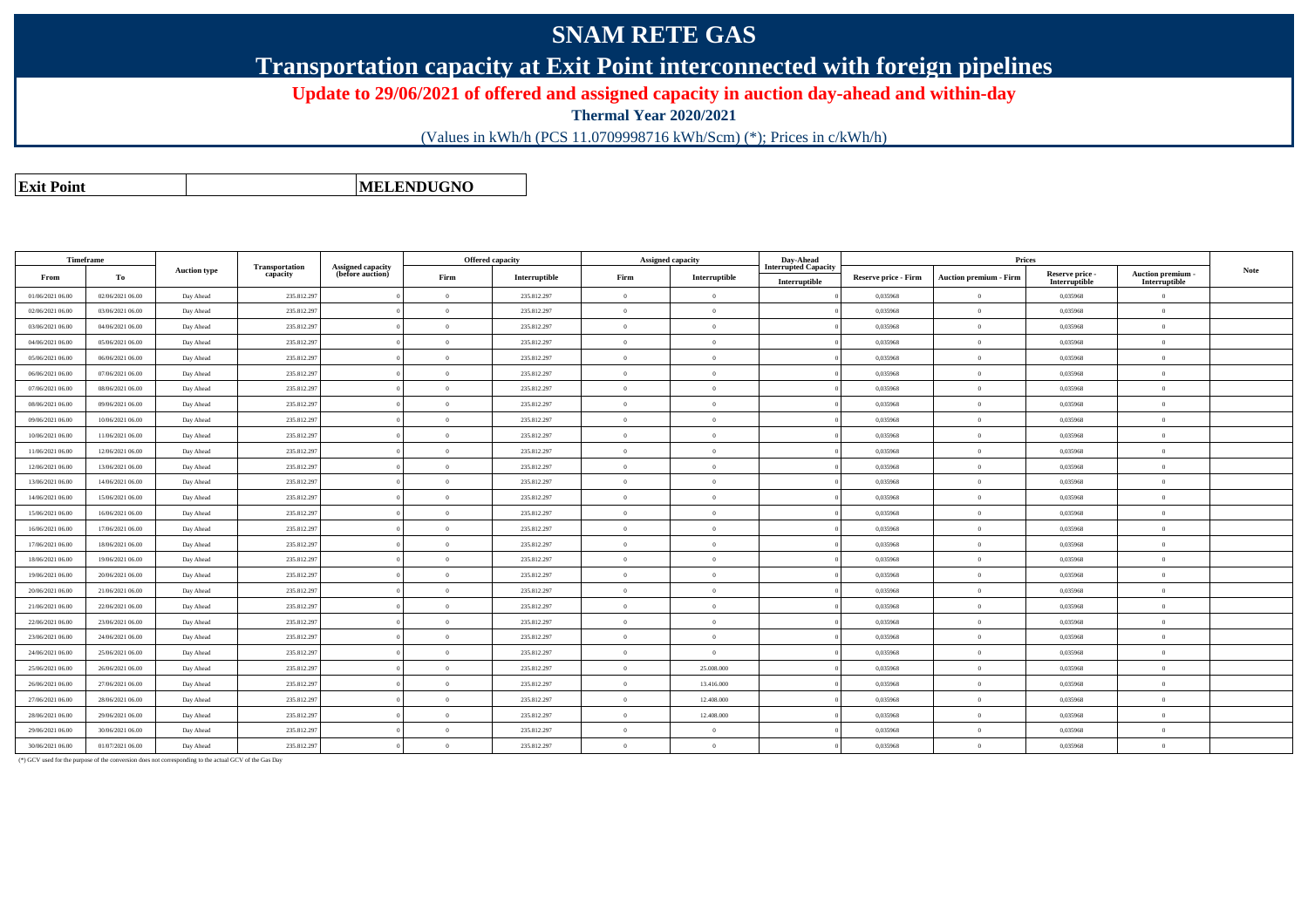## **SNAM RETE GAS**

**Transportation capacity at Exit Point interconnected with foreign pipelines**

**Update to 29/06/2021 of offered and assigned capacity in auction day-ahead and within-day**

**Thermal Year 2020/2021**

(Values in Scm/day (15° C; 1,01325 bar); Prices in c/Scm)

|  | <b>Exit Point</b> |
|--|-------------------|
|  |                   |

**MELENDUGNO**

| <b>Timeframe</b> |                  |                     |            |  | <b>Offered capacity</b>           |                                              |                | <b>Assigned capacity</b> | Day-Ahead | <b>Prices</b> |                                              |                             |                               |                                  |                                    |      |
|------------------|------------------|---------------------|------------|--|-----------------------------------|----------------------------------------------|----------------|--------------------------|-----------|---------------|----------------------------------------------|-----------------------------|-------------------------------|----------------------------------|------------------------------------|------|
| From             | То               | <b>Auction type</b> |            |  | <b>Transportation</b><br>capacity | <b>Assigned capacity</b><br>(before auction) | Firm           | Interruptible            | Firm      | Interruptible | <b>Interrupted Capacity</b><br>Interruptible | <b>Reserve price - Firm</b> | <b>Auction premium - Firm</b> | Reserve price -<br>Interruptible | Auction premium -<br>Interruptible | Note |
| 01/06/2021 06:00 | 02/06/2021 06:00 | Day Ahead           | 21.300.000 |  | $\Omega$                          | 21.300.000                                   | $\Omega$       | $\overline{0}$           |           | 0,398199      | $\overline{0}$                               | 0,398199                    | $\Omega$                      |                                  |                                    |      |
| 02/06/2021 06:00 | 03/06/2021 06:00 | Day Ahead           | 21.300.000 |  | $\Omega$                          | 21.300.000                                   | $\Omega$       | $\theta$                 |           | 0,398199      | $\overline{0}$                               | 0,398199                    | $\mathbf{0}$                  |                                  |                                    |      |
| 03/06/2021 06:00 | 04/06/2021 06:00 | Day Ahead           | 21.300.000 |  | $\theta$                          | 21.300.000                                   | $\overline{0}$ | $\overline{0}$           |           | 0,398199      | $\overline{0}$                               | 0,398199                    | $\mathbf{0}$                  |                                  |                                    |      |
| 04/06/2021 06:00 | 05/06/2021 06:00 | Day Ahead           | 21.300.000 |  | $\theta$                          | 21.300.000                                   | $\Omega$       | $\Omega$                 |           | 0,398199      | $\overline{0}$                               | 0,398199                    | $\Omega$                      |                                  |                                    |      |
| 05/06/2021 06:00 | 06/06/2021 06:00 | Day Ahead           | 21.300.00  |  | $\Omega$                          | 21.300.000                                   | $\Omega$       | $\overline{0}$           |           | 0,398199      | $\overline{0}$                               | 0,398199                    | $\Omega$                      |                                  |                                    |      |
| 06/06/2021 06:00 | 07/06/2021 06:00 | Day Ahead           | 21,300,000 |  | $\Omega$                          | 21.300.000                                   | $\Omega$       | $\overline{0}$           |           | 0.398199      | $\overline{0}$                               | 0.398199                    | $\theta$                      |                                  |                                    |      |
| 07/06/2021 06:00 | 08/06/2021 06:00 | Day Ahead           | 21.300,000 |  | $\Omega$                          | 21.300,000                                   | $\Omega$       | $\Omega$                 |           | 0.398199      | $\theta$                                     | 0.398199                    | $\Omega$                      |                                  |                                    |      |
| 08/06/2021 06:00 | 09/06/2021 06:00 | Day Ahead           | 21.300.000 |  | $\alpha$                          | 21.300.000                                   | $\Omega$       | $\theta$                 |           | 0,398199      | $\Omega$                                     | 0,398199                    | $\overline{0}$                |                                  |                                    |      |
| 09/06/2021 06:00 | 10/06/2021 06:00 | Day Ahead           | 21.300.000 |  | $\Omega$                          | 21.300.000                                   | $\Omega$       | $\Omega$                 |           | 0,398199      | $\overline{0}$                               | 0,398199                    | $\Omega$                      |                                  |                                    |      |
| 10/06/2021 06:00 | 11/06/2021 06:00 | Day Ahead           | 21.300.000 |  | $\Omega$                          | 21.300.000                                   | $\Omega$       | $\theta$                 |           | 0,398199      | $\overline{0}$                               | 0,398199                    | $\Omega$                      |                                  |                                    |      |
| 11/06/2021 06:00 | 12/06/2021 06:00 | Day Ahead           | 21.300.000 |  | $\Omega$                          | 21.300.000                                   | $\Omega$       | $\theta$                 |           | 0,398199      | $\Omega$                                     | 0,398199                    | $\overline{0}$                |                                  |                                    |      |
| 12/06/2021 06:00 | 13/06/2021 06:00 | Day Ahead           | 21.300.00  |  | $\theta$                          | 21.300.000                                   | $\overline{0}$ | $\overline{0}$           |           | 0.398199      | $\overline{0}$                               | 0.398199                    | $\overline{0}$                |                                  |                                    |      |
| 13/06/2021 06:00 | 14/06/2021 06:00 | Day Ahead           | 21.300.000 |  | $\theta$                          | 21.300.000                                   | $\Omega$       | $\overline{0}$           |           | 0,398199      | $\overline{0}$                               | 0,398199                    | $\Omega$                      |                                  |                                    |      |
| 14/06/2021 06:00 | 15/06/2021 06:00 | Day Ahead           | 21.300.00  |  | $\Omega$                          | 21.300.000                                   | $\Omega$       | $\Omega$                 |           | 0.398199      | $\theta$                                     | 0,398199                    | $\Omega$                      |                                  |                                    |      |
| 15/06/2021 06:00 | 16/06/2021 06:00 | Day Ahead           | 21.300.000 |  | $\Omega$                          | 21.300.000                                   | $\Omega$       | $\Omega$                 |           | 0.398199      | $\overline{0}$                               | 0,398199                    | $\Omega$                      |                                  |                                    |      |
| 16/06/2021 06:00 | 17/06/2021 06:00 | Day Ahead           | 21.300.000 |  | $\Omega$                          | 21.300.000                                   | $\Omega$       | $\theta$                 |           | 0.398199      | $\overline{0}$                               | 0.398199                    | $\Omega$                      |                                  |                                    |      |
| 17/06/2021 06:00 | 18/06/2021 06:00 | Day Ahead           | 21.300.000 |  | $\Omega$                          | 21.300.000                                   | $\Omega$       | $\theta$                 |           | 0,398199      | $\overline{0}$                               | 0,398199                    | $\mathbf{0}$                  |                                  |                                    |      |
| 18/06/2021 06:00 | 19/06/2021 06:00 | Day Ahead           | 21.300.000 |  | $\Omega$                          | 21.300.000                                   | $\Omega$       | $\Omega$                 |           | 0,398199      | $\theta$                                     | 0,398199                    | $\Omega$                      |                                  |                                    |      |
| 19/06/2021 06:00 | 20/06/2021 06:00 | Day Ahead           | 21.300.000 |  | $\Omega$                          | 21.300.000                                   | $\Omega$       | $\overline{0}$           |           | 0,398199      | $\overline{0}$                               | 0,398199                    | $\overline{0}$                |                                  |                                    |      |
| 20/06/2021 06:00 | 21/06/2021 06:00 | Day Ahead           | 21.300.000 |  | $\theta$                          | 21.300.000                                   | $\overline{0}$ | $\overline{0}$           |           | 0,398199      | $\overline{0}$                               | 0,398199                    | $\theta$                      |                                  |                                    |      |
| 21/06/2021 06:00 | 22/06/2021 06:00 | Day Ahead           | 21.300.00  |  | $\theta$                          | 21.300.000                                   | $\overline{0}$ | $\theta$                 |           | 0.398199      | $\overline{0}$                               | 0.398199                    | $\overline{0}$                |                                  |                                    |      |
| 22/06/2021 06:00 | 23/06/2021 06:00 | Day Ahead           | 21.300.000 |  | $\Omega$                          | 21.300.000                                   | $\Omega$       | $\Omega$                 |           | 0,398199      | $\Omega$                                     | 0,398199                    | $\Omega$                      |                                  |                                    |      |
| 23/06/2021 06:00 | 24/06/2021 06:00 | Day Ahead           | 21.300.000 |  | $\Omega$                          | 21.300.000                                   | $\Omega$       | $\theta$                 |           | 0,398199      | $\overline{0}$                               | 0,398199                    | $\Omega$                      |                                  |                                    |      |
| 24/06/2021 06:00 | 25/06/2021 06:00 | Day Ahead           | 21.300.000 |  | $\Omega$                          | 21,300,000                                   | $\Omega$       | $\overline{0}$           |           | 0.398199      | $\overline{0}$                               | 0,398199                    | $\Omega$                      |                                  |                                    |      |
| 25/06/2021 06:00 | 26/06/2021 06:00 | Day Ahead           | 21.300,000 |  | $\Omega$                          | 21.300.000                                   | $\Omega$       | 2.258.875                |           | 0.398199      | $\overline{0}$                               | 0.398199                    | $\Omega$                      |                                  |                                    |      |
| 26/06/2021 06:00 | 27/06/2021 06:00 | Day Ahead           | 21.300.000 |  | $\Omega$                          | 21.300.000                                   | $\Omega$       | 1.211.815                |           | 0,398199      | $\overline{0}$                               | 0,398199                    | $\overline{0}$                |                                  |                                    |      |
| 27/06/2021 06:00 | 28/06/2021 06:00 | Day Ahead           | 21.300.000 |  | $\theta$                          | 21.300.000                                   | $\Omega$       | 1.120.766                |           | 0,398199      | $\overline{0}$                               | 0,398199                    | $\theta$                      |                                  |                                    |      |
| 28/06/2021 06:00 | 29/06/2021 06:00 | Day Ahead           | 21.300.000 |  | $\Omega$                          | 21.300.000                                   | $\Omega$       | 1.120.766                |           | 0,398199      | $\overline{0}$                               | 0,398199                    | $\Omega$                      |                                  |                                    |      |
| 29/06/2021 06:00 | 30/06/2021 06:00 | Day Ahead           | 21.300.000 |  | $\Omega$                          | 21.300.000                                   | $\Omega$       | $\theta$                 |           | 0,398199      | $\Omega$                                     | 0,398199                    | $\overline{0}$                |                                  |                                    |      |
| 30/06/2021 06:00 | 01/07/2021 06:00 | Day Ahead           | 21.300.000 |  | $\theta$                          | 21.300.000                                   | $\overline{0}$ | $\overline{0}$           |           | 0.398199      | $\mathbf{0}$                                 | 0.398199                    | $\mathbf{0}$                  |                                  |                                    |      |